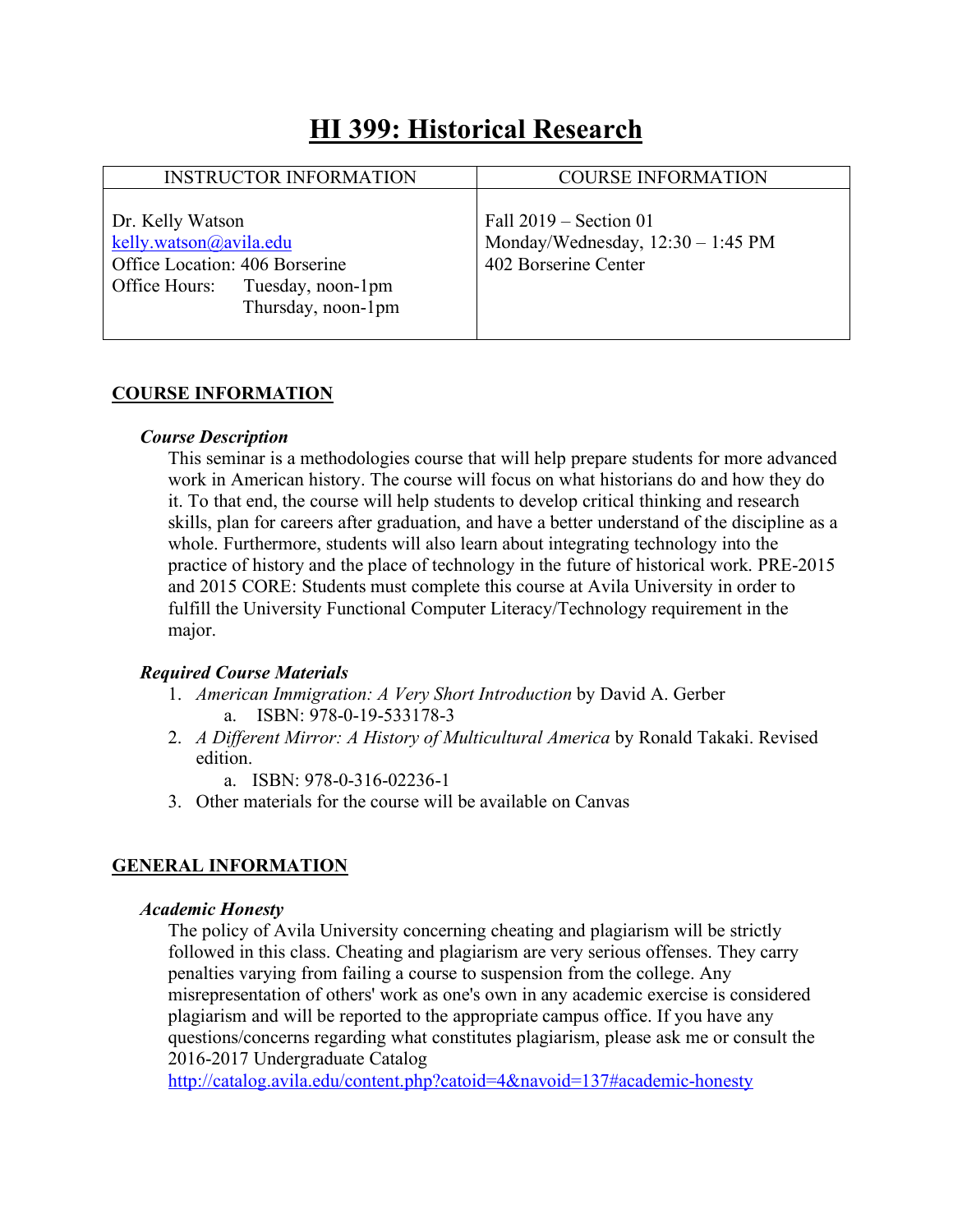## *E-mail Communication and Canvas*

E-mail is a useful and convenient medium for us to communicate with one another; however, I have found that it can also be a source of confusion. With that in mind, please keep the following guidelines in mind:

- It is important to be professional in email communication with your instructor and fellow classmates. This means that you should include a proper greeting with my name and title (Dr. Watson, Professor Watson, etc.) as well as your full name and the course you are in. Be sure to write in complete sentences with proper grammar and spelling. I should not have to decode your message. Finally, **I reserve the right to ignore emails that are not addressed properly, unclear, confusing, or disrespectful.**
- I am always willing to respond to your questions over email, and I will try to respond within 24 hours. Although I strive to make myself available to students whenever possible, I am not accessible 24/7; keep this in mind when it comes time to take an exam or turn in a paper!
- I will not discuss grades with you over email nor will I provide answers to exam questions. If you would like to speak about your grade with me, please do so in person.
- **Lastly, if you email me with a question that is clearly answered on the syllabus, I reserve the right to ignore or message or simply respond that you should check the syllabus on your own.**

I will use Canvas to post assignment sheets, general announcements, etc., so please check it regularly. To access it, please go to **http://avila.instructure.com**

## *Classroom Expectations*

You are all adults and I plan to treat you as such, but it never hurts to be reminded of proper decorum. Therefore, please abide by the following guidelines and remember to be professional and respectful at all times in this course.

- Arrive to class on time and stay for the duration (with the obvious exception of the occasional bathroom break or an emergency). If you must leave early, please let me know before class and exit the classroom quietly. Refrain from packing up your materials until the class is actually over.
- Do not eat during class (a drink is fine). Think of the classroom as your workplace. Would you eat breakfast in a meeting with your boss? I should hope not!
- Refrain from talking while others are speaking, reading non-course related material, listening to your ipod, etc.
- DO NOT TEXT or use your cell phone during class. Your phone should not be on the desk or in your lap. It should always be stowed away and silenced. I reserve the right to count any student as absent who is paying more attention to an electronic device than the class in session.
- I think that it should be obvious, but you also need to remove your headphones.
- The use of laptops, tablets, etc. is STRONGLY discouraged. However, if you feel that you need to use such a device, then you MUST sit in the back of the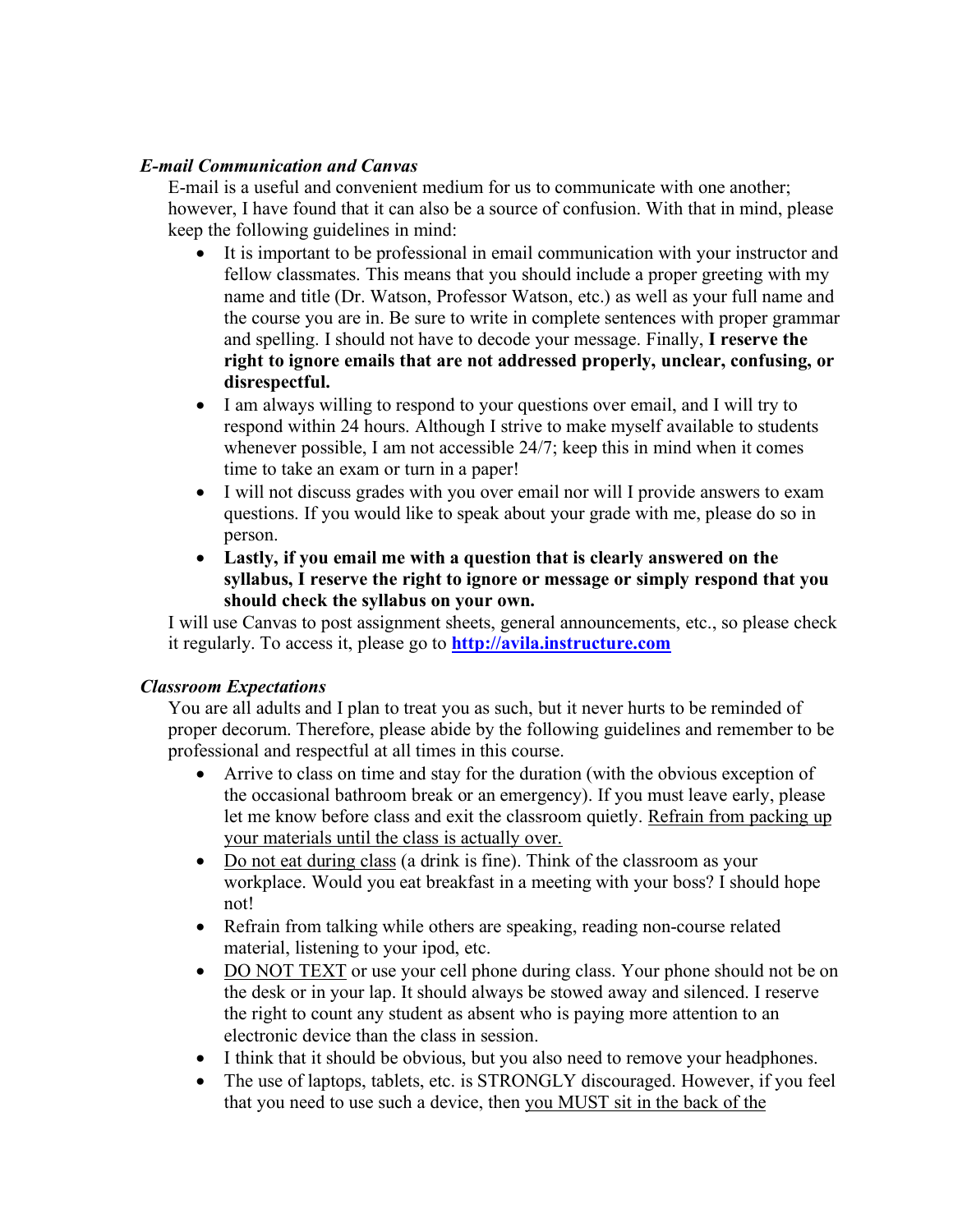classroom to avoid potentially distracting your classmates. Furthermore, if it comes to my attention that you are habitually using your laptop, tablet, etc. for anything other than taking notes, you may be asked not to bring it back and your participation grade may be impacted.

If you consistently violate these classroom conventions, you will be asked to leave and your grade will be affected.

#### *Attendance Policy*

Consistent attendance is mandatory for success in this course, but you do not earn a grade simply for showing up. Every student is graded on participation, and you cannot possibly earn participation points if you are not present. However, I understand that students occasionally need to miss class for a variety of reasons. Students are therefore afforded two absences (or one week of the course) before their grade is negatively affected. Excused absences may be issued at my discretion only and only in cases of genuine emergency. In other words, if you have a cold and don't feel well enough to come to class, your absence will not be "excused." This doesn't mean that you should come to class with the flu that is what your "free absences" are for. Proper documentation will be required for any excused absences.

Please remember that attendance requires both a physical and mental presence. With this in mind, things like sleeping in class, texting, wearing headphones, using your phone or laptop, reading outside materials, talking, etc. will negate your physical presence in that day's class and will be counted against you in your participation grade.

\*\*N.B.: If you participate in any Avila activities (i.e. a sports team, theater, etc.) that may interfere with your attendance in this class, you **MUST** provide me a physical list of games, highlighting those that will affect your attendance in this class. Failure to provide this will result in unexcused absences.\*\*

#### *Class Cancellation Policy*

If it is necessary for me to cancel class for some unexpected reason (illness, family emergency, inclement weather, etc.) I will inform you as soon as possible via e-mail. Please get in the habit of checking your e-mail before class. If there is a last minute emergency, at the very least someone will leave a note for you on the board advising you that class has been cancelled. If for some reason none of those fail-safes work, feel free to invoke the 15-minute rule.

#### *Disability Services*

If you have a disability and require accommodations, please contact the office of Disability Services early in the semester so that your learning needs may be appropriately met. You will need to provide documentation of your disability to the Disability Services before any accommodations are arranged. Disability Services is located in the Learning Center on the lower floor of Blasco Hall and can be reached at 816-501-3666 (telephone and TTY).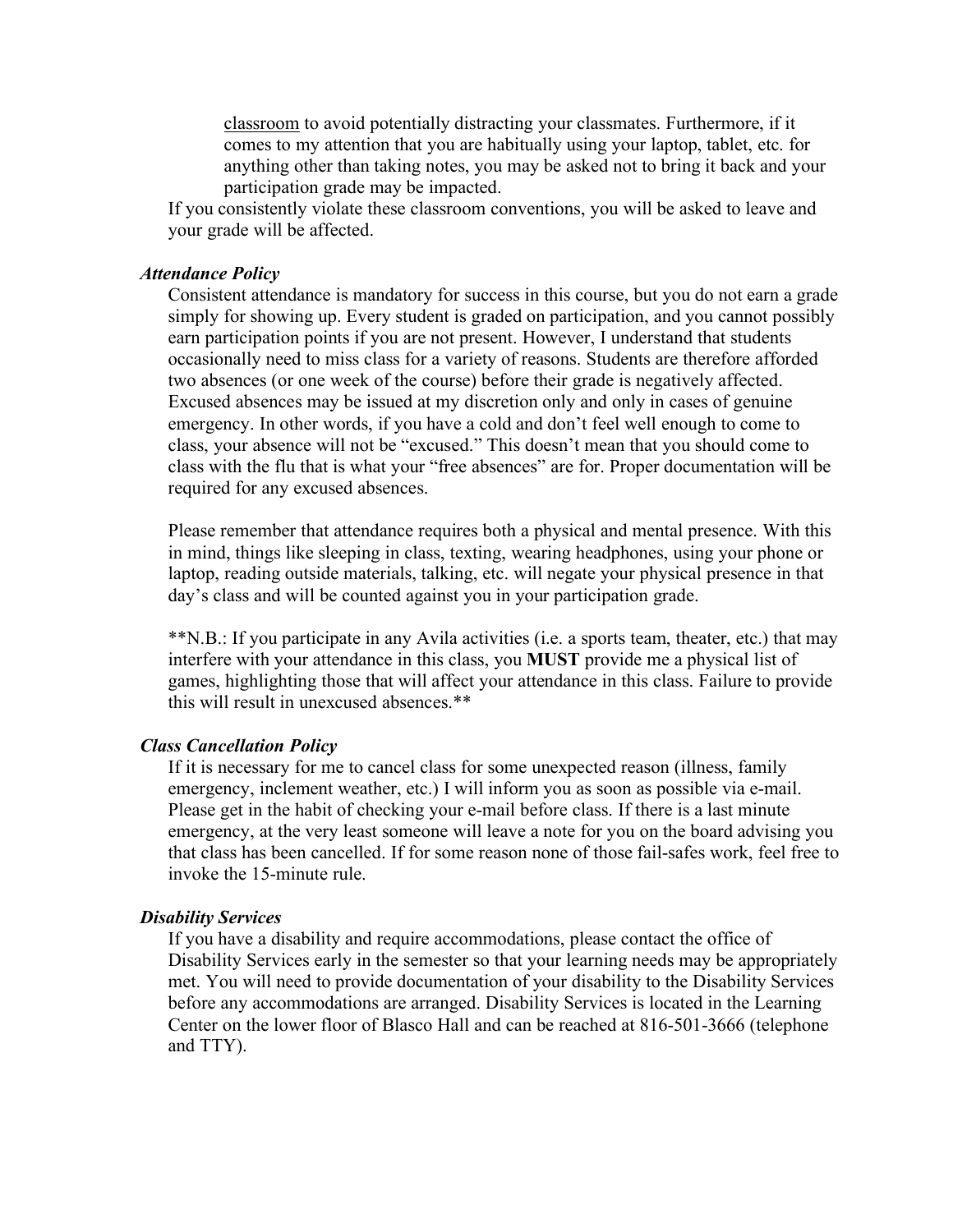#### *Late Work and Make-up Policy*

I will NOT accept late work unless you have obtained prior approval from me or provide proof of the emergency (i.e. doctor's note, obituary, etc.) in a timely fashion. If you are having difficulty, please talk to me BEFORE the assignment is due. If you miss class on a day in which we have an in-class assignment, a quiz, or a test, and cannot provide documentation of an emergency I will NOT allow you to make up the work. However, if you speak to me ahead of time, we may be able to work something out.

#### *Progress*

It is your responsibility to keep track of your grades throughout the semester. I will not issue tentative grades or grade projections. I will not assign the participation grades (or tally attendance) until midterm and after the final exam and I will not issue preliminary grades. Assignment grades will be posted on Canvas for your convenience, but only after they have been returned to you. I am happy to meet with you in person to discuss your progress and contributions to the course.

## **ASSESSMENT**

#### *Participation*

Your participation in class discussion is a significant part of your grade and is **not optional**. I will take attendance every class period and your presence is vital to your success and the overall success of the course. You must earn your participation grade; you do not get a C for showing up to class. Rather, your grade will be assessed based on the quality and quantity of your participation in discussions as well as your overall attentiveness (remember that you cannot earn participation points if you are not there). Your participation grade will be given in two parts, once at mid-term and once at the end of the course. If you have a particular concern about participating (such as a diagnosed anxiety disorder) please come to talk me ASAP and we can discuss strategies and options. If you wait until the end of the semester, I will not be able to assist you.

**General Rubric for Grading Participation:** This rubric is provided for you as a guide to gauge your participation throughout the semester. Please remember that not all items listed are applicable to all students and it is not always necessary to exhibit each characteristic in order to earn the associated grade.

- A: Attends class regularly and is well prepared. Takes good notes and/or remains consistently engaged in classroom activities. Asks meaningful questions regularly. Provides comments and new information in a consistent and equitable manner. Interacts with a variety of participants. Reveals a solid understanding of the topic and readings as evidenced by thoughtful responses and questions.
- B: Attends class regularly and is prepared. Takes good notes and/or remains consistently engaged in classroom activities. Asks meaningful questions regularly. Provides comments and some new information consistently. Interacts with a variety of participants. Reveals an adequate understanding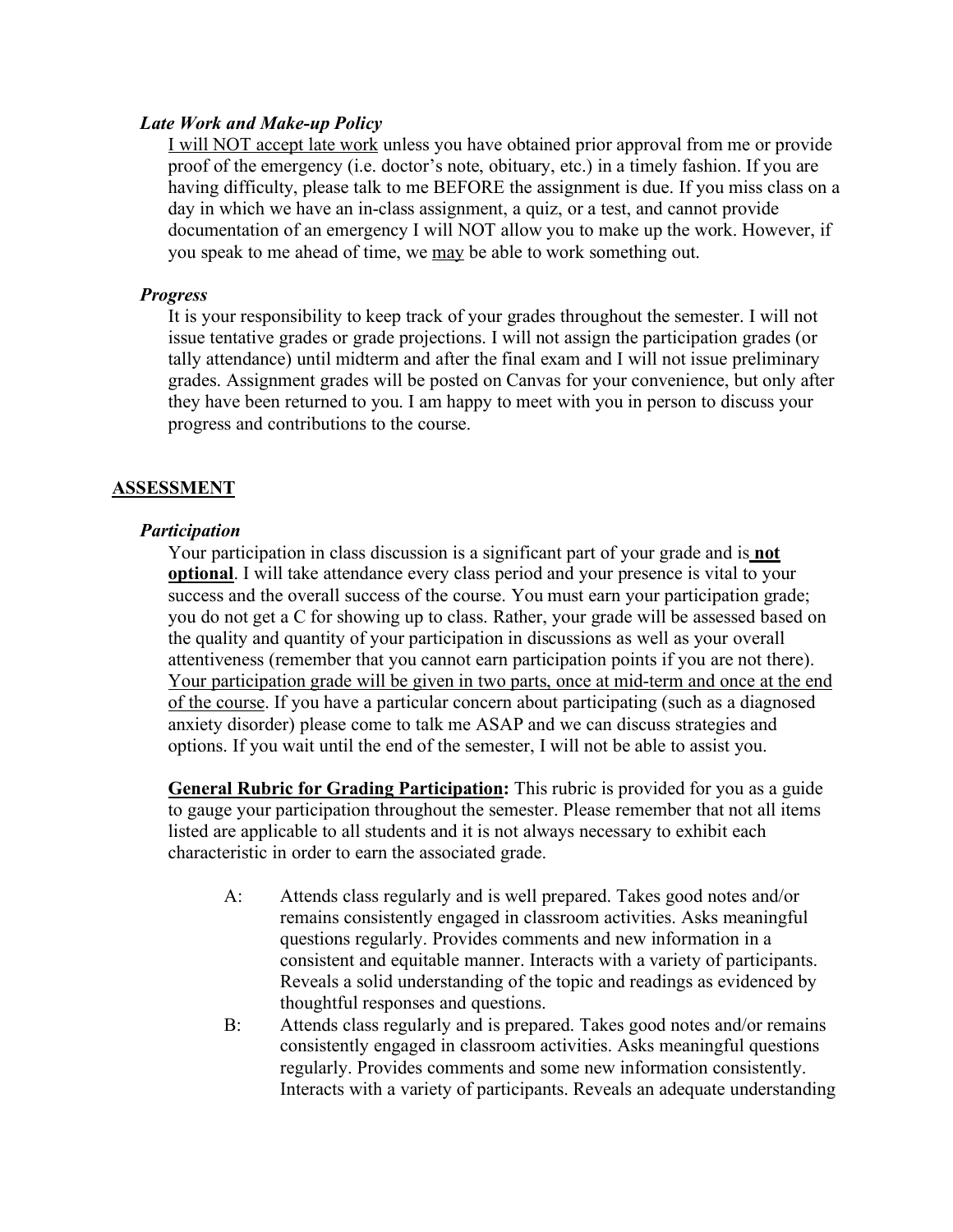of the topic and readings as evidenced by comments that rarely contain only superficial knowledge.

- C: Attends class regularly and is usually prepared. Takes notes and/or is mostly engaged in classroom activities. Asks meaningful questions on occasion. Sporadically provides comments and new information. Interacts with other participants. Reveals a shallow understanding of the topic and readings as evidenced by loosely related comments.
- D/F: Attendance is spotty and/or is rarely prepared. Does not demonstrate active engagement with the class. Rarely asks meaningful questions. Provides minimal comments and information to other participants. Reveals a lack of understanding of the topic and readings as evidenced by irrelevant or absent comments.

#### *Other Assignments*

Throughout the course, there will be other assignments at my discretion including inclass exercises, response papers, etc. These assignments will be tabulated as part of your participation grade.

#### *Research Project*

The culmination of your seminar will be a research project (detailed in a separate assignment sheet) that will be completed in several parts including:

*Topic Proposal Historiography Section Argumentative Section Final Paper Oral Presentation Digital History Project* 

#### *Assessment Breakdown*

| A |             | $1000 - 900$ $(100\% - 90\%)$ |
|---|-------------|-------------------------------|
| B | 899 — 800 — | $(89.9\% - 80\%)$             |
| C | $799 - 700$ | $(79.9\% - 70\%)$             |

| F | $599-0$ | $(59.4\% - 0\%)$ |
|---|---------|------------------|
|   |         |                  |

POINTS POSSIBLE

**D**  $699 - 600$   $(69.9\% - 60\%)$ 

| Participation & Other Assignments | 100 points  |
|-----------------------------------|-------------|
| <b>Research Project</b>           |             |
| Topic Proposal                    | 50 points   |
| <b>Historiography Section</b>     | 150 points  |
| <b>Argumentative Section</b>      | 150 points  |
| Digital History Project           | 150 points  |
| Presentation                      | 100 points  |
| Final Research Paper              | 300 points  |
|                                   |             |
|                                   | 1000 points |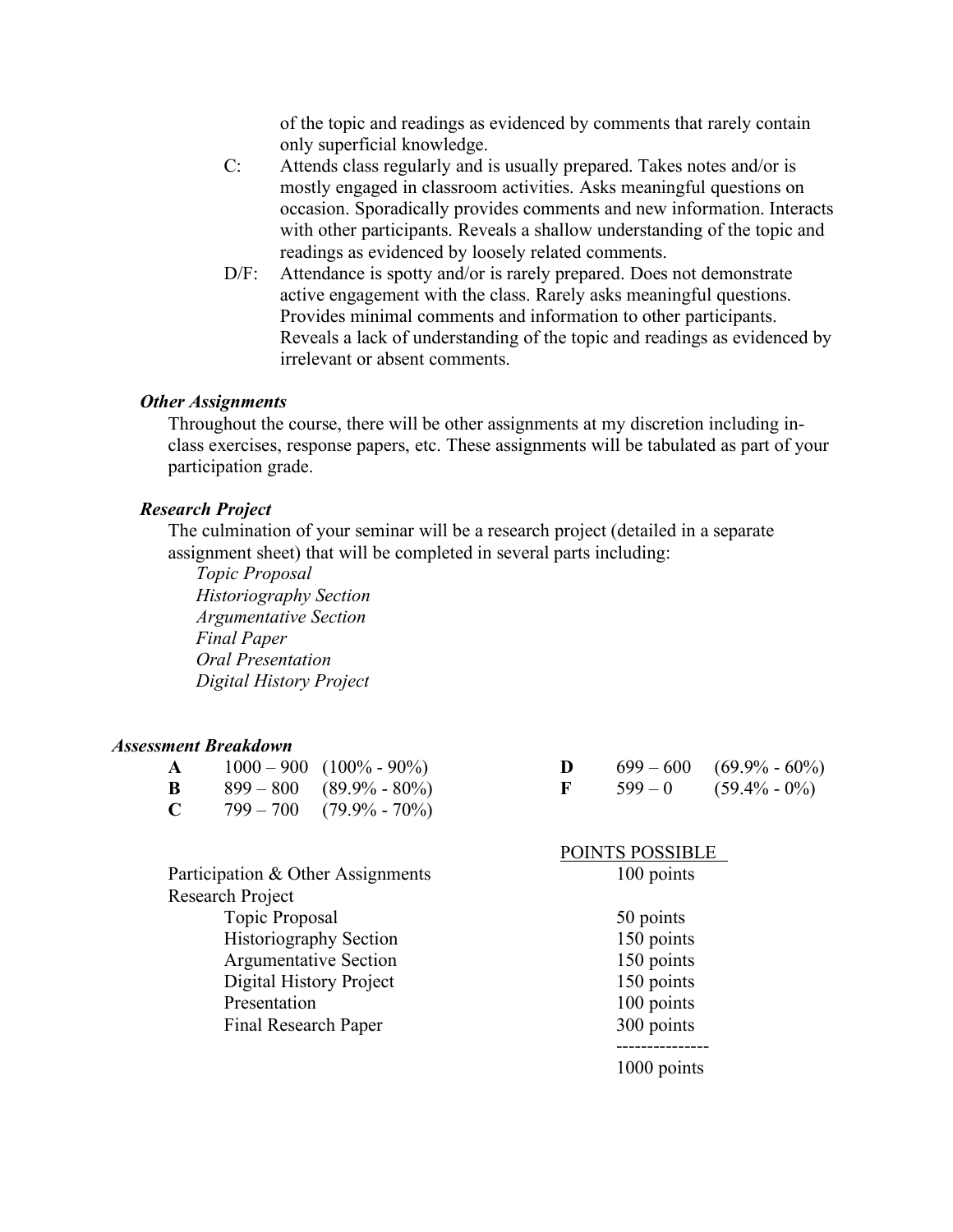## **INTENDED LEARNING OUTCOMES (ILOs)**

#### *Departmental Outcomes* **History Program Outcomes**

- 1. Knowledge: Identify and characterize the major questions of American and World history in terms of continuity and change using relevant political, economic, social, religious, and cultural institutions, traditions, and beliefs. \*All history courses provide instruction and practice relevant to this outcome.
	- a. Typical Means of Assessment: Readings, Discussions, Presentations, Papers and Written Assignments
- 2. Theory: Demonstrate an understanding of the effects of race, gender, class, ethnicity, or religion on the experiences of ordinary and extraordinary people of the past using current historical theory and methodology. \*Formal instruction and practice occurs in, HI 399 Historical Methods, but preliminary instruction and practice are components of every upper-division history courses.
	- a. Typical Means of Assessment: Readings, Discussions, Presentations, Papers and Written Assignments
- 3. Praxis: Using the "knowledge" and "theory" of the outcomes above, examine and analyze primary documents, pose a historical question (i.e., offer an interpretation or thesis) that the weight of evidence seems to answer, then provide context for one's historical question and evidence using the available secondary literature synthesized in a well-written work of historical scholarship.
	- a. Typical Means of Assessment: Readings, Discussions, Presentations, Papers and Written Assignments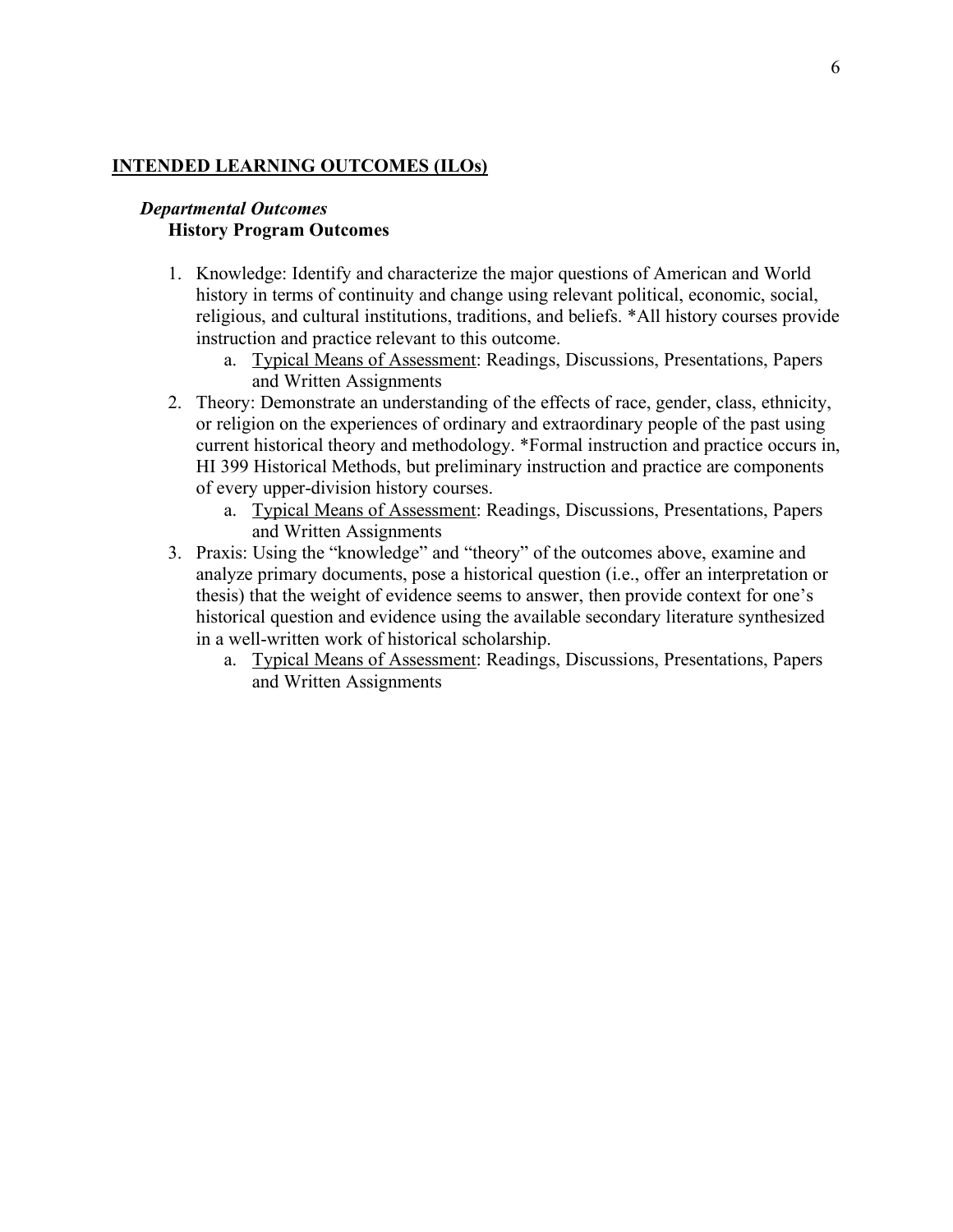# **SCHEDULE**

Assignments and schedule are subject to change with reasonable notice

| Readings/Assignments must be completed by the date listed |  |  |  |
|-----------------------------------------------------------|--|--|--|
|-----------------------------------------------------------|--|--|--|

|                                    |                               |                                                | Readings/Assignments must be completed by the date listed |
|------------------------------------|-------------------------------|------------------------------------------------|-----------------------------------------------------------|
| <b>DATE</b>                        | <b>TOPIC</b>                  | <b>READING</b>                                 | <b>ASSIGNMENT</b>                                         |
|                                    |                               | <b>WEEK1</b>                                   |                                                           |
| Wed. 8/21                          | <b>INTRODUCTION TO COURSE</b> |                                                |                                                           |
|                                    |                               |                                                |                                                           |
|                                    |                               | <b>WEEK2</b>                                   |                                                           |
| Mon. 8/26                          |                               | Cronon, "Why the Past"<br>$\bullet$            |                                                           |
|                                    |                               | Matters" [CANVAS]                              |                                                           |
| Wed. 8/28                          |                               | Gerber, Introduction<br>$\bullet$              |                                                           |
|                                    |                               |                                                |                                                           |
|                                    |                               | WEEK <sub>3</sub>                              |                                                           |
| Mon. 9/2                           | <b>LABOR DAY - NO CLASS</b>   |                                                |                                                           |
| Wed. 9/4                           |                               | Gerber, Chapters 1 and 2<br>$\bullet$          |                                                           |
|                                    |                               |                                                |                                                           |
|                                    |                               |                                                |                                                           |
|                                    |                               | <b>WEEK4</b><br>Takaki, chapter 1<br>$\bullet$ |                                                           |
| Wed. 9/11                          |                               | Takaki, chapters 6<br>$\bullet$                |                                                           |
|                                    |                               |                                                |                                                           |
|                                    |                               | WEEK <sub>5</sub>                              |                                                           |
| Mon. 9/9<br>Mon. 9/16<br>Wed. 9/18 |                               | Takaki, 7-8<br>$\bullet$<br>$\bullet$          |                                                           |
|                                    |                               | Gerber, Chapter 3                              | Topic Proposal Due                                        |
|                                    |                               | WEEK 6                                         |                                                           |
| Mon. 9/23                          |                               | Gerber, Chapter 4<br>$\bullet$                 |                                                           |

| Mon. 9/30 |  | .<br>Takaki, chapter 12 |  |
|-----------|--|-------------------------|--|
|           |  |                         |  |
| Wed. 10/2 |  | Takaki, chapter 14      |  |

| WEEK 8      |                                                               |  |                                     |  |
|-------------|---------------------------------------------------------------|--|-------------------------------------|--|
| Mon. $10/7$ |                                                               |  | Gerber, chapter 5                   |  |
| Wed. 10/9   | Citing your sources $\vert \bullet \vert$<br>in Chicago Style |  | Chicago style documents<br>(CANVAS) |  |